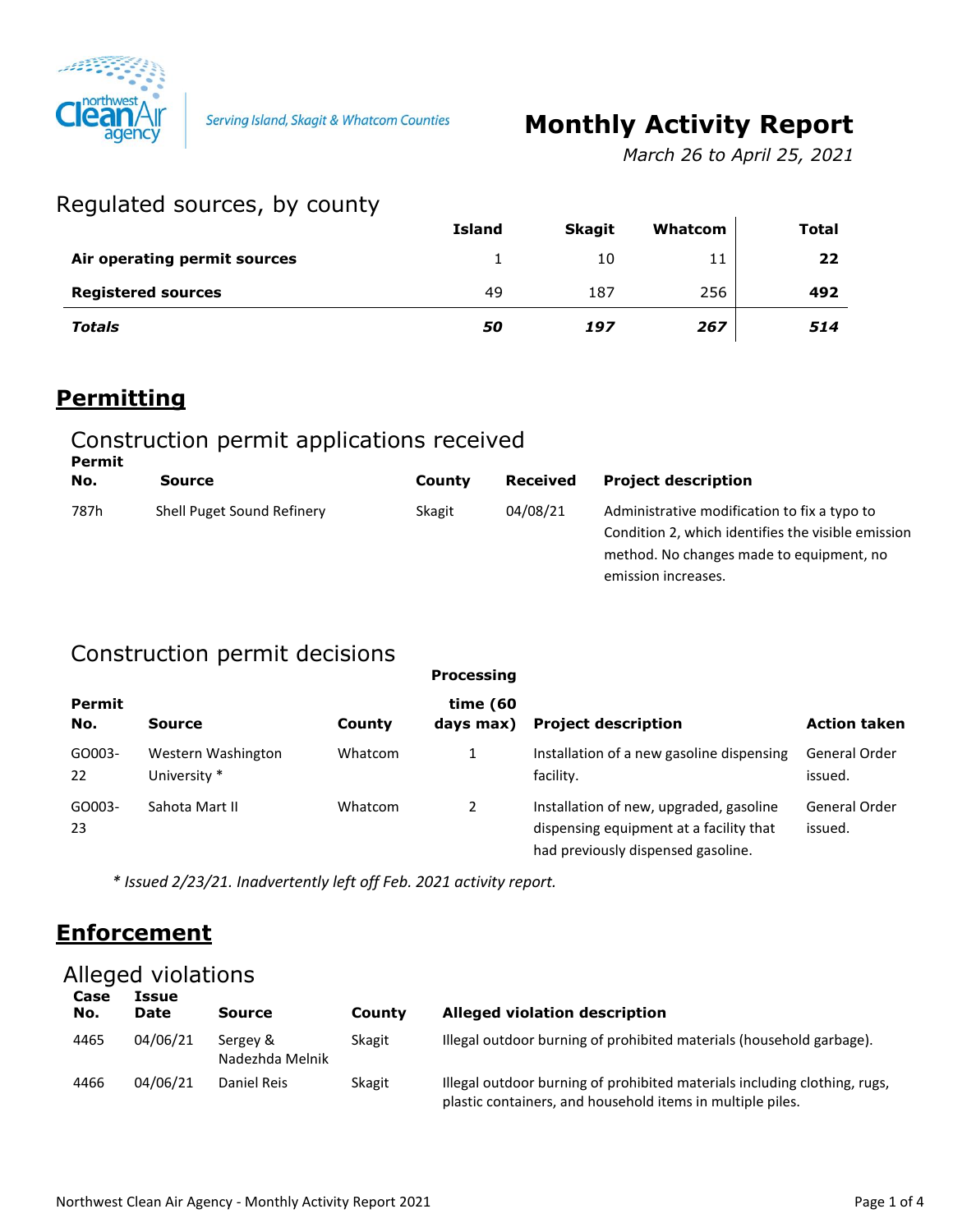Alleged violations (cont.)

| <b>NLA</b> | <b>Data</b> | <b>CALLAR</b> |  |
|------------|-------------|---------------|--|
|            | Case Issue  |               |  |
|            |             |               |  |

| No.  | <b>Date</b> | Source         | County | Alleged violation description                                                        |
|------|-------------|----------------|--------|--------------------------------------------------------------------------------------|
| 4468 | 04/08/21    | Carol Anderson | Skagit | Illegal outdoor burning of prohibited materials in the form of household<br>garbage. |

#### Penalties issued

| Case<br>No. | Source                     | County | Amount  | Conditionally<br>reduced or<br>suspended $1$ to | <b>Alleged violation description</b>                                                                                            |
|-------------|----------------------------|--------|---------|-------------------------------------------------|---------------------------------------------------------------------------------------------------------------------------------|
| 4456        | <b>F&amp;G Hospitality</b> | Skagit | \$6,570 | \$820                                           | Illegal asbestos removal and demolition of a 1,725<br>square foot Single Family Residence (SFR) owned as<br>part of a business. |
| 4457        | Karen Thompson             | Skagit | \$300   | \$300                                           | Illegal burning of garbage in a fireplace.                                                                                      |

# Industry reports of process upsets with potential excess emissions

| Source                                             | County  |
|----------------------------------------------------|---------|
| Phillips 66 Company                                | Whatcom |
| Sierra Pacific Industries - Skagit Lumber Facility | Skagit  |
| Post Point Wastewater Treatment Plant              | Whatcom |
| Shell Puget Sound Refinery                         | Skagit  |
| Phillips 66 Company                                | Whatcom |
|                                                    |         |

### Complaint summary

 $\overline{a}$ 

| Asbestos                              | 2             |
|---------------------------------------|---------------|
| <b>Industrial Emissions</b>           | 1             |
| Marijuana                             | 1             |
| Odor                                  | 11            |
| <b>Outdoor Burning</b>                | 22            |
| Smoke                                 | $\mathcal{P}$ |
| Woodstove                             | 16            |
| <b>TOTAL:</b> (unique for the period) | 55            |

<sup>&</sup>lt;sup>1</sup> In some cases, NWCAA offers air pollution sources the opportunity to reduce their penalty by agreeing to specific actions that go beyond compliance requirements. Alternatively, a portion of a penalty may be suspended, holding the remainder of the penalty due if the violation is repeated within 5 years.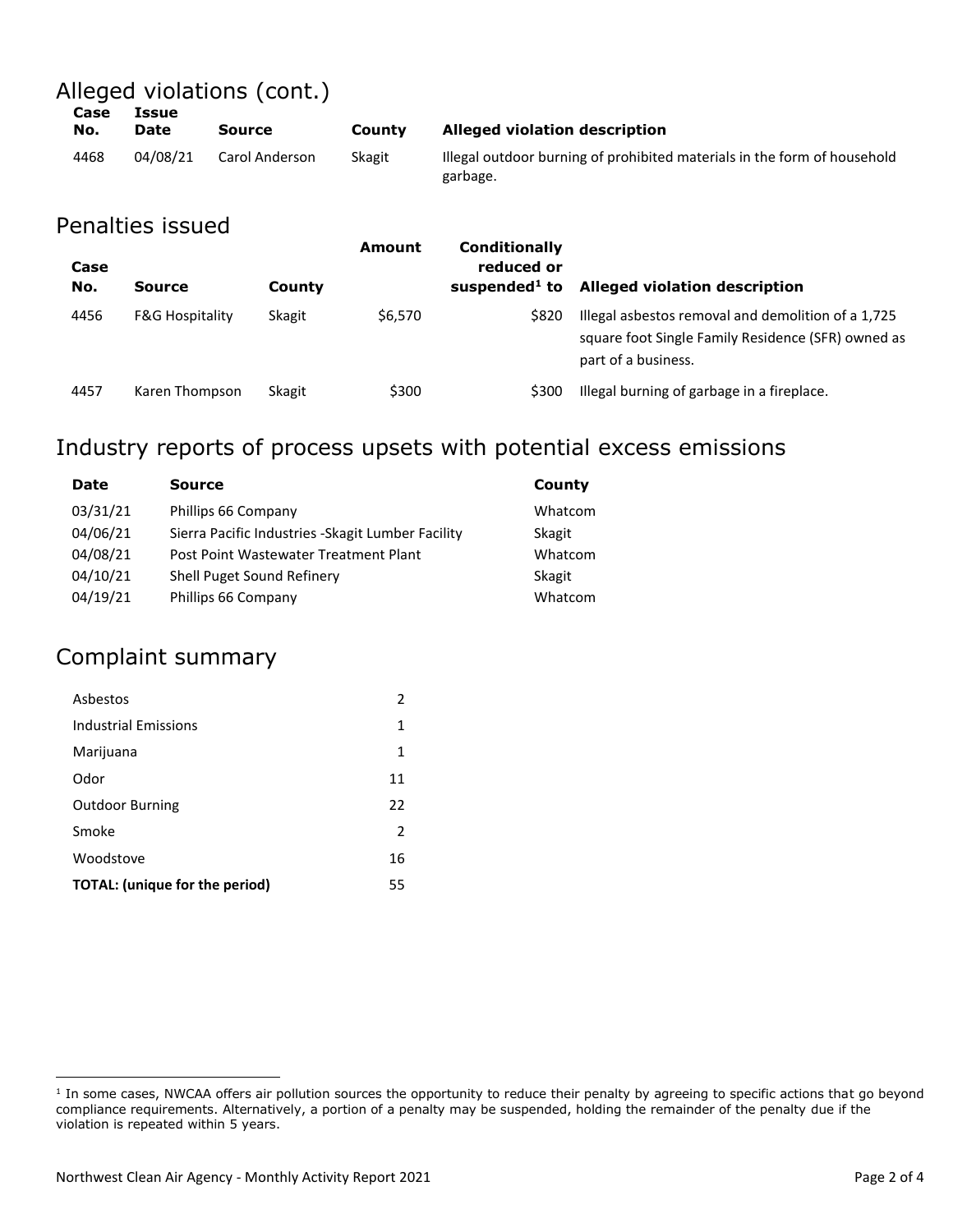